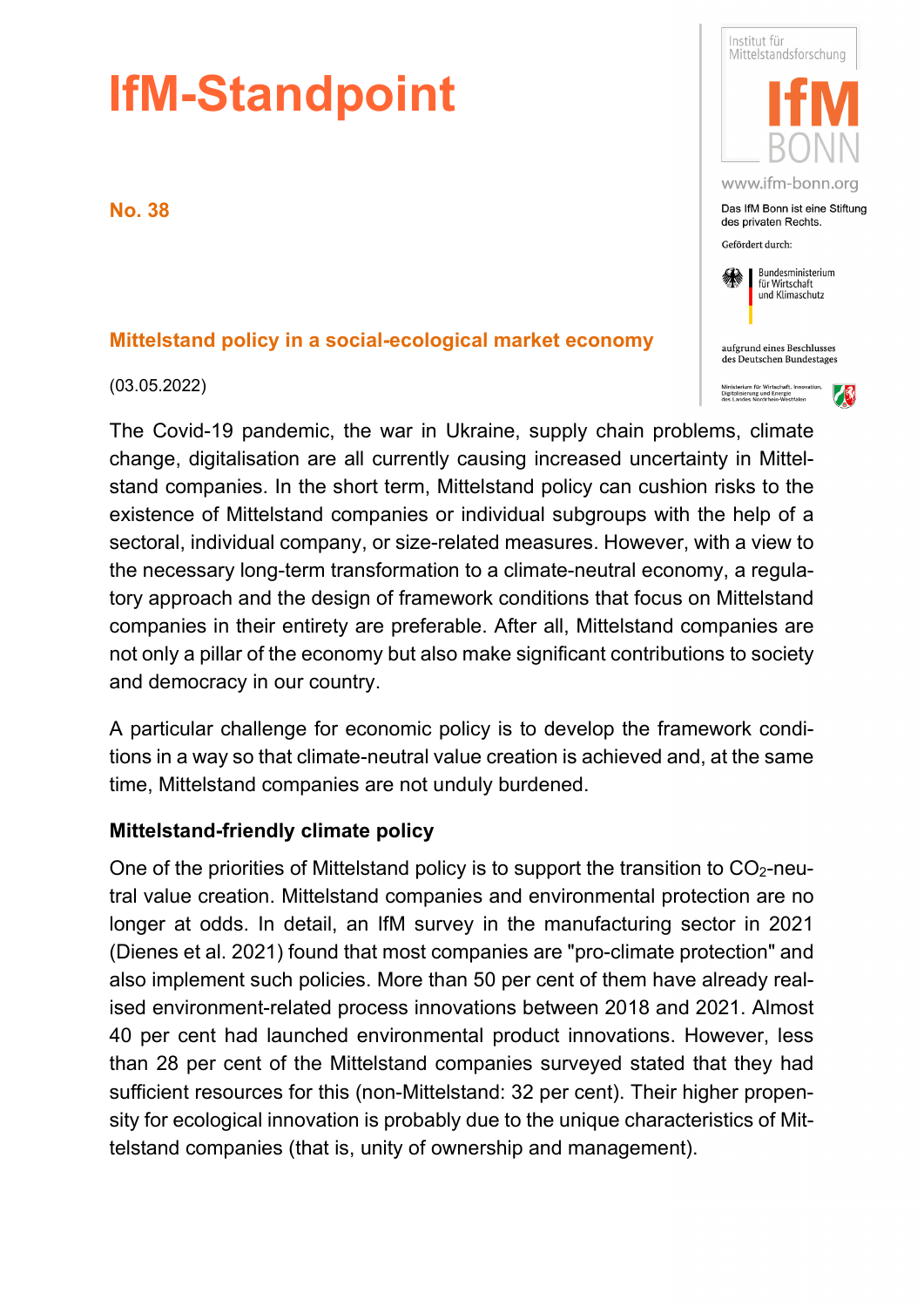**Mittelstand policy can strengthen this proactive approach of Mittelstand companies.** Appropriate environmental policy should give companies leeway for innovative solutions and not force them into a tight corset of regulations and prohibitions.

Flexible climate policy instruments such as  $CO<sub>2</sub>$  pricing in form of a Pigovian tax or emissions trading can be used preferentially, but attention must be paid that this does not lead to an additional burden on companies. In other words, the revenues should ideally be refunded to the payers in a way that is compatible with incentives.

# **Mittelstand companies are often indirectly affected by new sustainability obligations directed at large companies**

Currently, the European Commission is introducing several additional reporting obligations for companies. Although companies with up to 500 employees or, from 2023, up to 249 employees are formally exempt from "non-financial reporting,"[1](#page-1-0) the planned Non-Financial Reporting Directive only applies directly to large companies. However, they are already indirectly affected and must, for example, increasingly provide information to larger companies, who are already forced to report on the social and environmental impacts of their activities, to demonstrate their sustainability activities. In addition, in 2024, the EU will consider whether the non-financial reporting obligation should be extended to SMEs. An extension of the reporting obligations to small and medium-sized companies is therefore likely in the future.

**One example of a regulation that could potentially disadvantage Mittelstand companies concerns the regulations on financing sustainable investments.** Since this year, credit institutions have to prove the sustainability of their loan portfolios based on the so-called Green Asset Ratio (GAR).[2](#page-1-1) Due to the current regulation, regional banks with a traditionally high share of SME clients may be at a competitive disadvantage. Their loan portfolios appear less "green" compared to commercial banks, with relatively large companies already subject to reporting requirements in their loan portfolios. Ultimately, regional banks may restrict lending to smaller Mittelstand companies to increase their

<span id="page-1-0"></span><sup>1</sup> Non-Financial Reporting Directive (NFRD), implementation in Germany via the CSR Directive Implementation Act (CSR-RUG).

<span id="page-1-1"></span><sup>&</sup>lt;sup>2</sup> The GAR puts the corporate loans granted by the credit institution, which flow into taxonomy-compliant - sustainable - economic activities, in relation to the total loan portfolio. While the "green loans" of large companies are in the numerator of the GAR, all loans, including those granted to SMEs, are included in the denominator.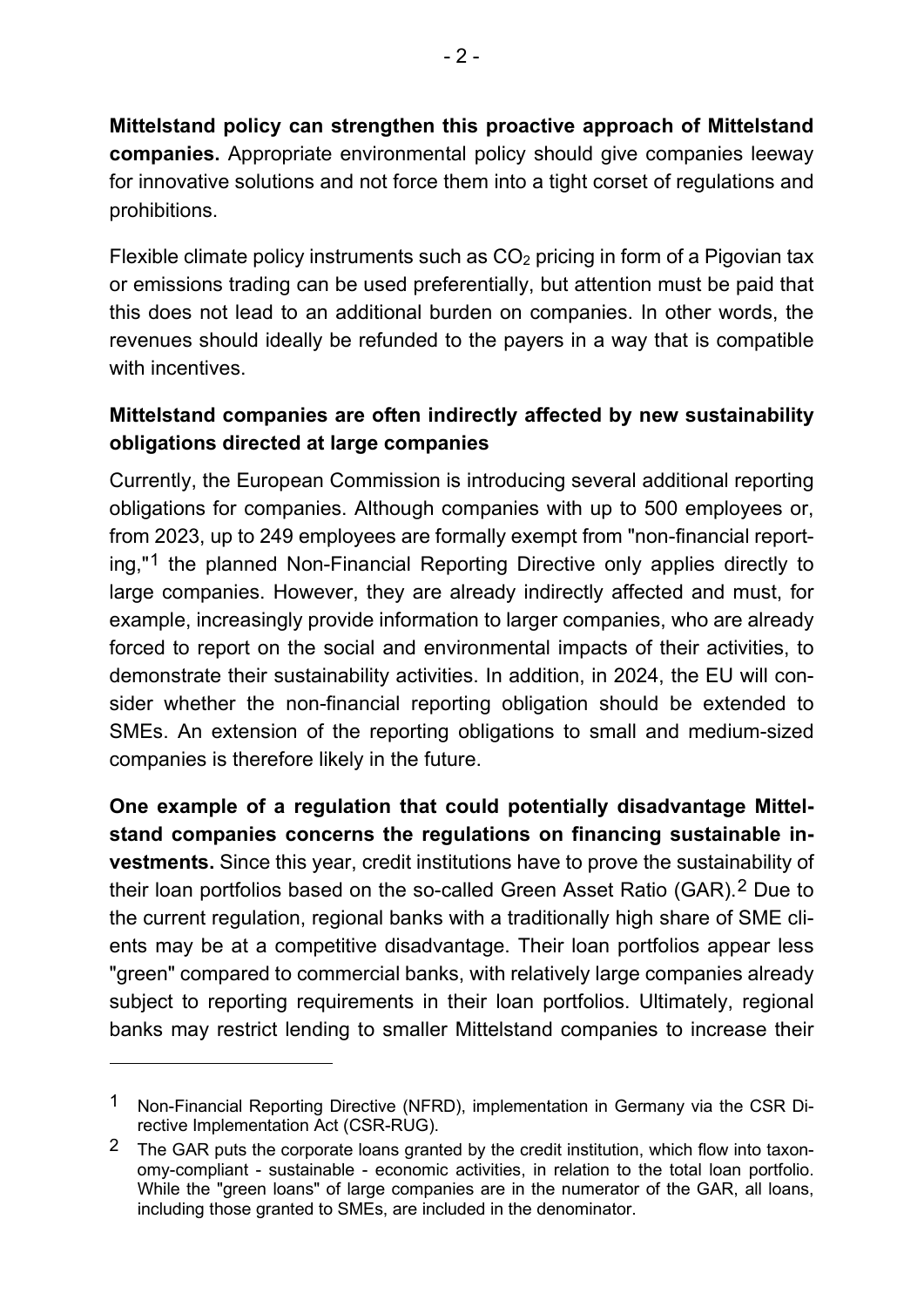GAR. It should be considered whether loans to SMEs should be excluded from the GAR calculation to avoid credit hurdles from the outset.

## **Thinking bureaucracy and climate protection together**

Less bureaucracy means more resources are available for original business activities and dealing with current challenges. Even though economic policy has prioritised the reduction of bureaucracy over the past two decades, Mittelstand companies perceive the bureaucratic burden as high. They criticise the density of regulation, question the sense of many regulations, and every fourth company deliberately does not comply with individual bureaucratic requirements (Holz et al. 2019).

However, the transformation of the (Mittelstand) economy towards a climatefriendly economy cannot proceed without further regulation. The following aspects are essential to ensure that environmental regulations will not cause procedural cost degressions and disproportionately increase the compliance burden for small enterprises:

- Existing regulations must be reviewed continuously for their effectiveness and burden intensity for Mittelstand companies and adjusted if necessary. Equally, an ex-ante consideration of the indirect effects of new national and European/supranational regulations on Mittelstand companies should take place, even if Mittelstand companies are formally excluded.
- It must be assessed whether a compliance burden for reporting obligations is appropriate. Policy makers must remember that the bureaucratic effort for Mittelstand companies is higher than for larger companies due to its fixed cost character. Therefore, the goal should be a cost burden proportional to the economic strength of Mittelstand companies to avoid competitive disadvantages compared to larger companies. Threshold values may not always be sufficient for this.
- The transparent dissemination of information on new regulations to the Mittelstand and the implementation of environmental policy measures must be made as simple as possible. It would therefore be helpful to involve representatives of Mittelstand companies in shaping legislation in the run-up to legislative initiatives.